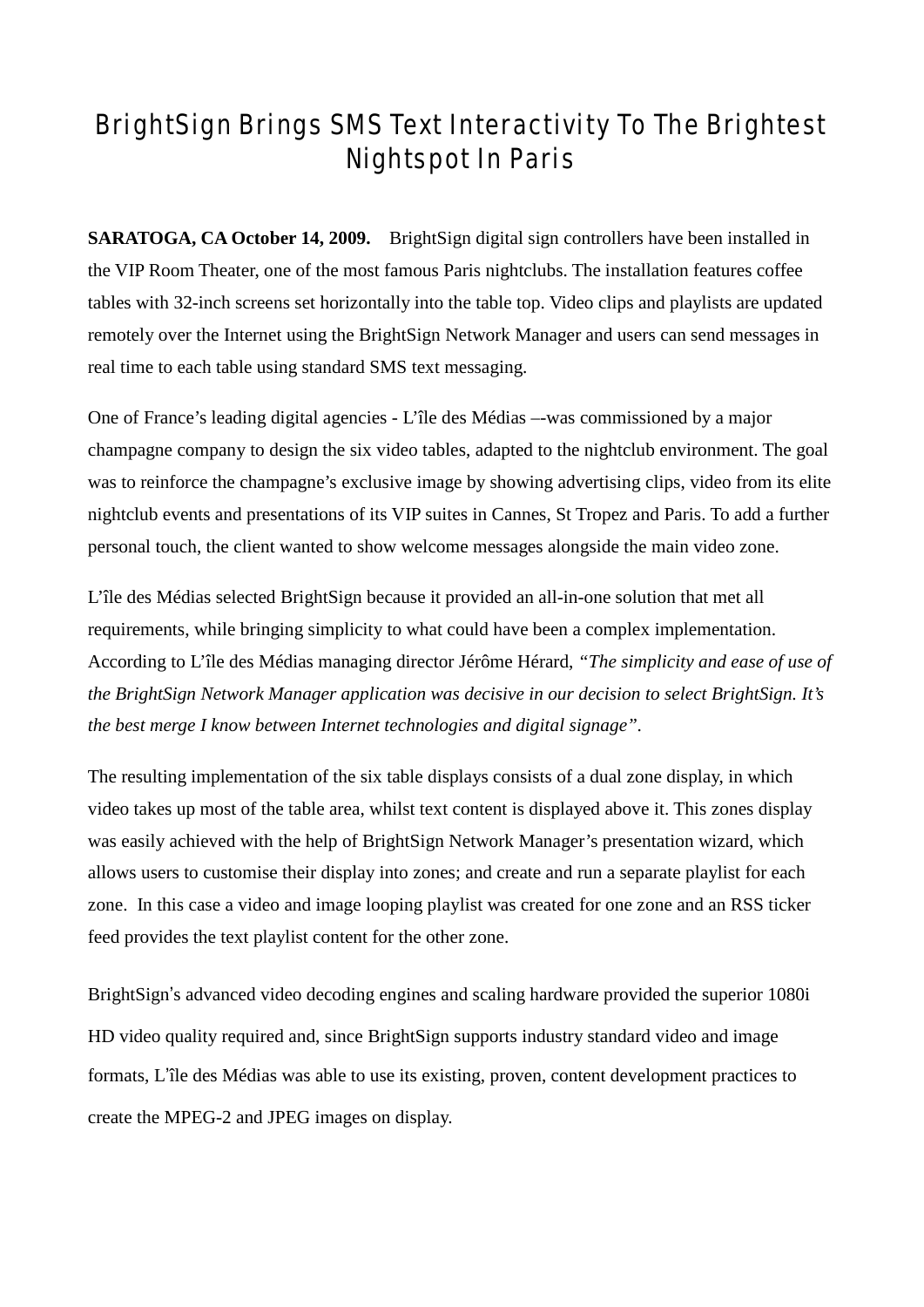Furthermore, the compact size of BrightSign and the fact that it can operate in demanding environments allowed them to install the units directly within the tables without concerns such as ventilation or temperature. BrightSign's solid state design provides the necessary flexibility for complex installation and is significantly more straightforward than fitting players in a controlled back room and running cable throughout the venue.

#### **Unique Networking Application**

Each of the six interactive video tables is managed remotely via an Internet connection to update content. Video content is updated around once a month over the Internet and delivered in highdefinition 1080i format. Text messages are delivered to the table screens via an Internet gateway and displayed in an RSS feed zone defined by the BrightSign's configuration. BrightSign Network Manager simplifies the task of automated updates and L'île des Médias created a special application to make the SMS text messages display on the BrightSign units.

According to L'île des Médias managing director Jérôme Hérard*:* "*The BrightSign players are easy to install and we really liked BrightSign Network Manager for remote updates through the Internet. It is a user friendly application that offers a bunch of options to manage the content remotely and enhance the efficiency of the system*"

Conventionally video would be delivered from networked personal computers. However, BrightSign provides key advantages over the PC-based approach including lower acquisition cost, quicker, cheaper deployment and simpler network implementation.

The concept is to be expanded to provide more and more table top video screens with SMS interactivity. As well as table-to-table texting, the solution offers a wealth of future enhancements, such as voting, for example, on which video to show next. Jérôme Hérard concludes: "*Such technology could be very interesting for a lot of applications. The ability to send text messages through a mobile phone and to display them using a BrightSign offers a really cool, simple and smart way to update text content. It can bring interactivity to all kinds of digital signage installations.*""

#### **About L'île des Médias**

L'île des Médias is an independent interactive agency founded in 1996 by Renaud de La Baume, a former economic journalist, and Jérôme Hérard. Established at the start of the Internet age, the agency has for fourteen years tracked the evolution of the digital society with the aim of generating